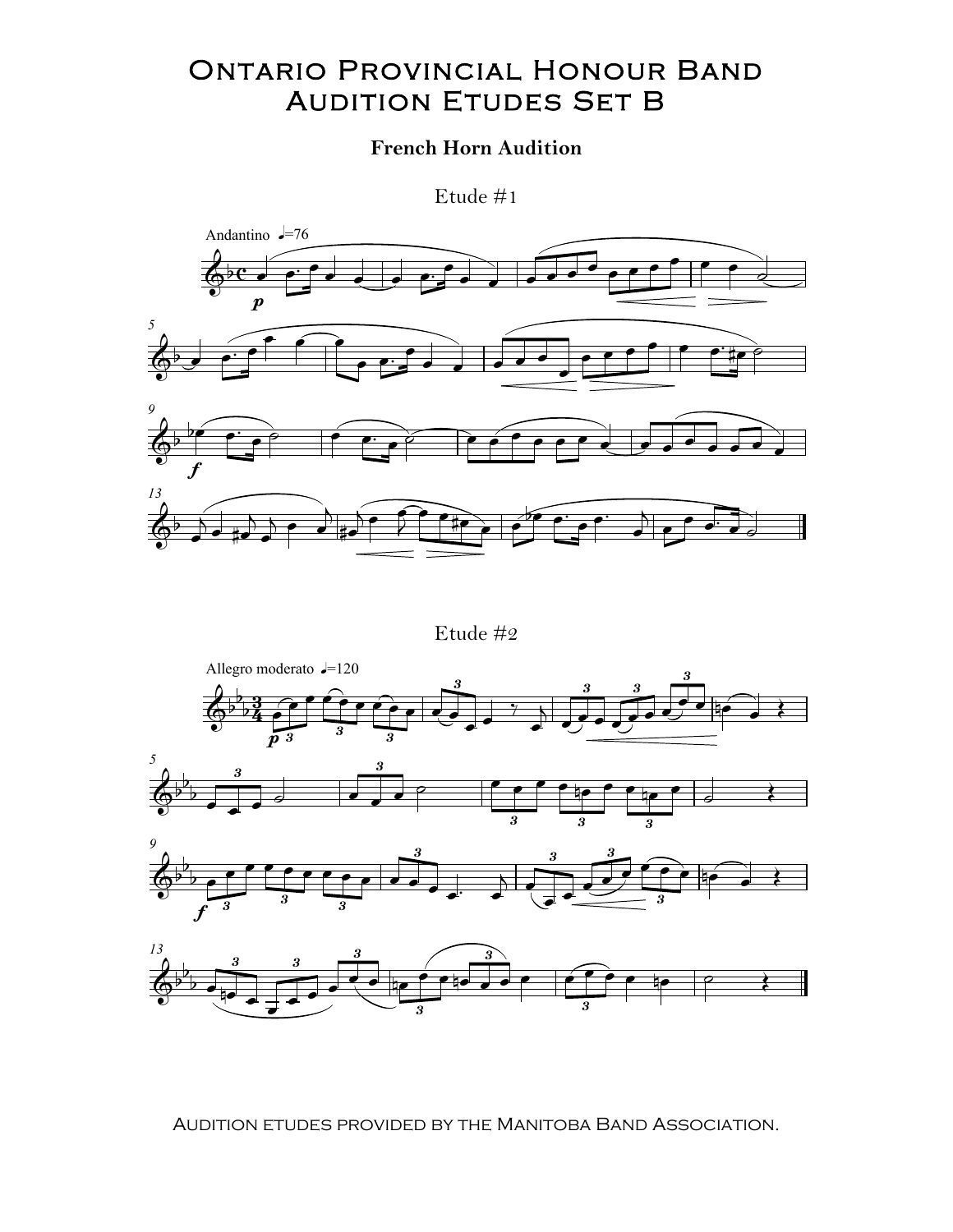## **ONTARIO PROVINCIAL HONOUR BAND AUDITION ETUDES SET B**

Etude #3



AUDITION ETUDES PROVIDED BY THE MANITOBA BAND ASSOCIATION.